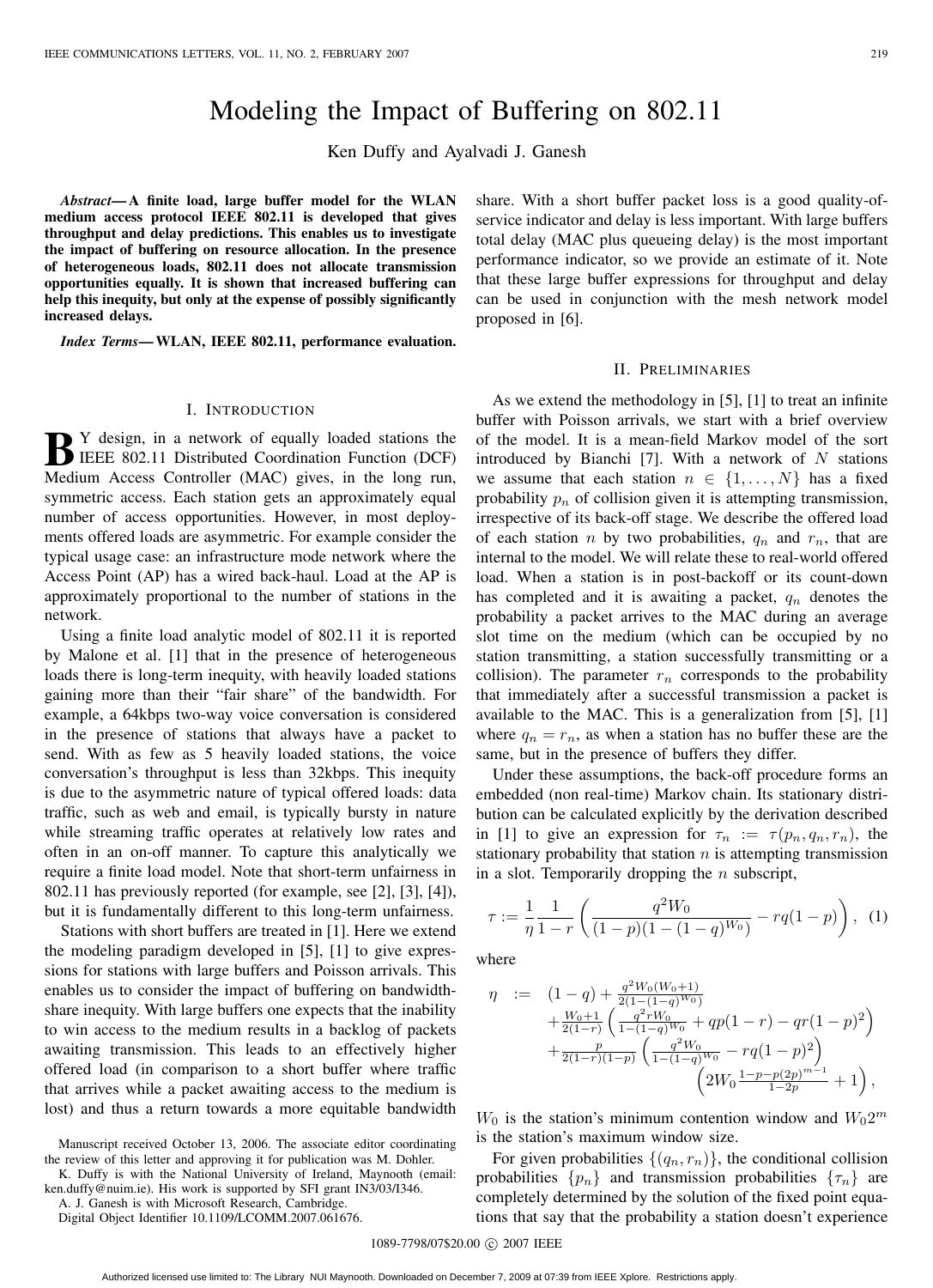a collision given it is attempting transmission is the probability that no-one else is attempting transmission:

$$
1 - p_n = \prod_{i \neq n} (1 - \tau_i(p_i, q_i, r_i)) \text{ for } n \in \{1, ..., N\}. \tag{2}
$$

As the Markov chain doesn't evolve in real-time, to make real-time predictions we must determine the expected time between counter decrements (as given in [7]):

$$
T := (1 - P_{tr})\sigma + P_{tr}P_sT_s + P_{tr}(1 - P_s)T_c,
$$
 (3)

where  $P_{tr} = 1 - \prod_n (1 - \tau_n)$ ,  $P_s = \sum_{i=1}^n \tau_n \prod_{j \neq i} (1 - \tau_j) / P_{tr}$ , <br>*E* is the time spent transmitting payload data (which for  $E$  is the time spent transmitting payload data (which for simplicity we assume is the same for packets from all stations; general expressions can be found in [1]),  $\sigma$  is the time for the counter to decrement,  $T_s$  is the time for a successful transmission and  $T_c$  is the time for a collision. For example, the throughput of station n is then  $S_n = \tau_n(1 - p_n)E/T$ .

### III. RELATING OFFERED LOAD TO  $(q, r)$

To make the model predictive we related the internal load parameters  $\{(q_n, r_n)\}\$  to real-world offered load. In [5], [1], a relation is given in the absence of buffers, so that  $q_n = r_n$ . With i.i.d. inter-arrivals with exponential distribution  $t_n$  of rate  $\lambda_n$ , the probability that no packet arrives during an average transition time in the Markov chain is  $1 - q_n = P(t_n >$  $T$ ) = exp( $-\lambda_n T$ ), where T is given in equation (3). Thus for a given collection of arrival rates  $\{\lambda_n\}$ , one solves (2) for a range of  $\{q_n\}$ , identifying a collection such that  $q_n =$  $1 - \exp(\lambda_n T)$  for all *n*.

Here we give a new relation based on an infinite buffer with Poisson arrivals. We relate the probability  $q_n$  to  $\lambda_n$  as above, but  $r_n$  no longer equals  $q_n$ . We treat each station as an M/G/1 queue, where the service time distribution  $G$  is the MAC delay to successful transmission. From the well known formula for the steady state probability that there is a packet in an M/G/1 queue after a packet transmission we determine  $r_n$ as a function of  $q_n$  and  $p_n$ . This reduces  $\tau(p_n, q_n, r_n)$  to be a function of  $p_n$  and  $q_n$ . We must determine  $\mathbf{E}(G)$ . To do this we first consider the distribution  $B(p)$  of the number of states in the Markov chain that pass for each packet prior to successful transmission given the conditional collision probability is  $p$ , which is approximately equal in distribution to

$$
X_0 + Y_1 X_1 + Y_1 Y_2 X_2 + \dots \tag{4}
$$

where  $\{X_n\}$  forms an independent sequence with  $X_n$  uniformly distributed on  $[0, 2^{\min(n,m)}W_0 - 1]$  and  $\{Y_n\}$  is an i.i.d. sequence of Bernoulli random variables with  $\mathbf{P}(Y_n - 1)$ i.i.d. sequence of Bernoulli random variables with  $P(Y_1 =$ 1) =  $p = 1 - P(Y_1 = 0)$ . We say approximately as (4) is an upper bound that ignores post-back off and assumes every packet experiences at least one count-down. It is shown in [1] that this is a good approximation. From (4) it is possible to show that

$$
\mathbf{E}(B(p)) = \frac{W_0}{2(1-2p)}(1-p-p(2p)^m).
$$
 (5)

The steady state probability that an M/G/1 queue has packet after a transmission is  $min(1, \lambda \mathbf{E}(G))$ , and  $\mathbf{E}(G)$  = **E** $(B(p))T$ . Hence  $r_n = \min(1, -B(p_n) \log(1 - q_n))$  and  $\tau(p_n, q_n, r_n)$  is only a function of  $p_n$  and  $q_n$ . Thus, again, for

Fig. 2. Symmetric network throughput and delay. Model predictions and NS simulations.

a given collection of arrival rates  $\{\lambda_n\}$ , one solves (2) for a range of  $\{q_n\}$ , identifying those for which  $q_n = 1 - \exp(\lambda_n T)$ for all *n*. Let  $\{p_n^{\star}\}\$  denote this solution of (2). Once we know  $\{p_n^{\star}\}\$ it is possible to estimate the average queueing delay at station  $n$  by a standard formula (e.g. pg 237 of [8]). Using (4) a lengthy calculation gives

$$
\mathbf{E}(B(p)^2) = \frac{p}{6(1-p)} + \frac{p^m}{(1-p)} \left[ \frac{2^{2m} W_0^2}{3} - \frac{2^m W_0}{2} \right] \n+ \frac{W_0^3}{3} \frac{(1-(4p)^m)}{1-4p} - \frac{W_0}{2} \frac{(1-(2p)^m}{1-2p} + 2 \left[ p^m \left( \frac{2^m W_0 - 1}{2(1-p)} \right)^2 \right. \n- \frac{W_0 (1-(2p)^m)}{2(1-p)^2} + \frac{1-p^m}{2(1-p)^2} + \frac{W_0^2}{4(1-2p)} \frac{(1-(4p)^m}{1-4p} \n- \frac{W_0^2 (2p)^m}{4(1-2p)} (2^m - 1) - \frac{W_0}{4(1-p)} \frac{(1-(2p)^m}{1-2p} + \frac{W_0^2 (2p)^m}{4(1-p)} (2^m - 1) \right].
$$

Then, if  $\lambda_n \mathbf{E}(B(p_n^*)) < 1$ , the average delay is

$$
\frac{\lambda_n \mathbf{E}(B(p_n^*)^2)T^2}{2(1-\lambda_n \mathbf{E}(B(p_n^*))T}.
$$

If  $\lambda_n \mathbf{E}(B(p^*)$  > 1, the queue is unstable and the average delay is infinite. The mean MAC delay at station  $n$  is  $\mathbf{E}(B(p_n^*))T$ .

#### IV. MODEL VALIDATION

Although it is not possible to present extensive validation due to space constraints, Figure 1 gives a good indication of the model's throughput accuracy. All stations have 560 byte



Fig. 1. Symmetric network throughput. Model predictions and NS simulation.